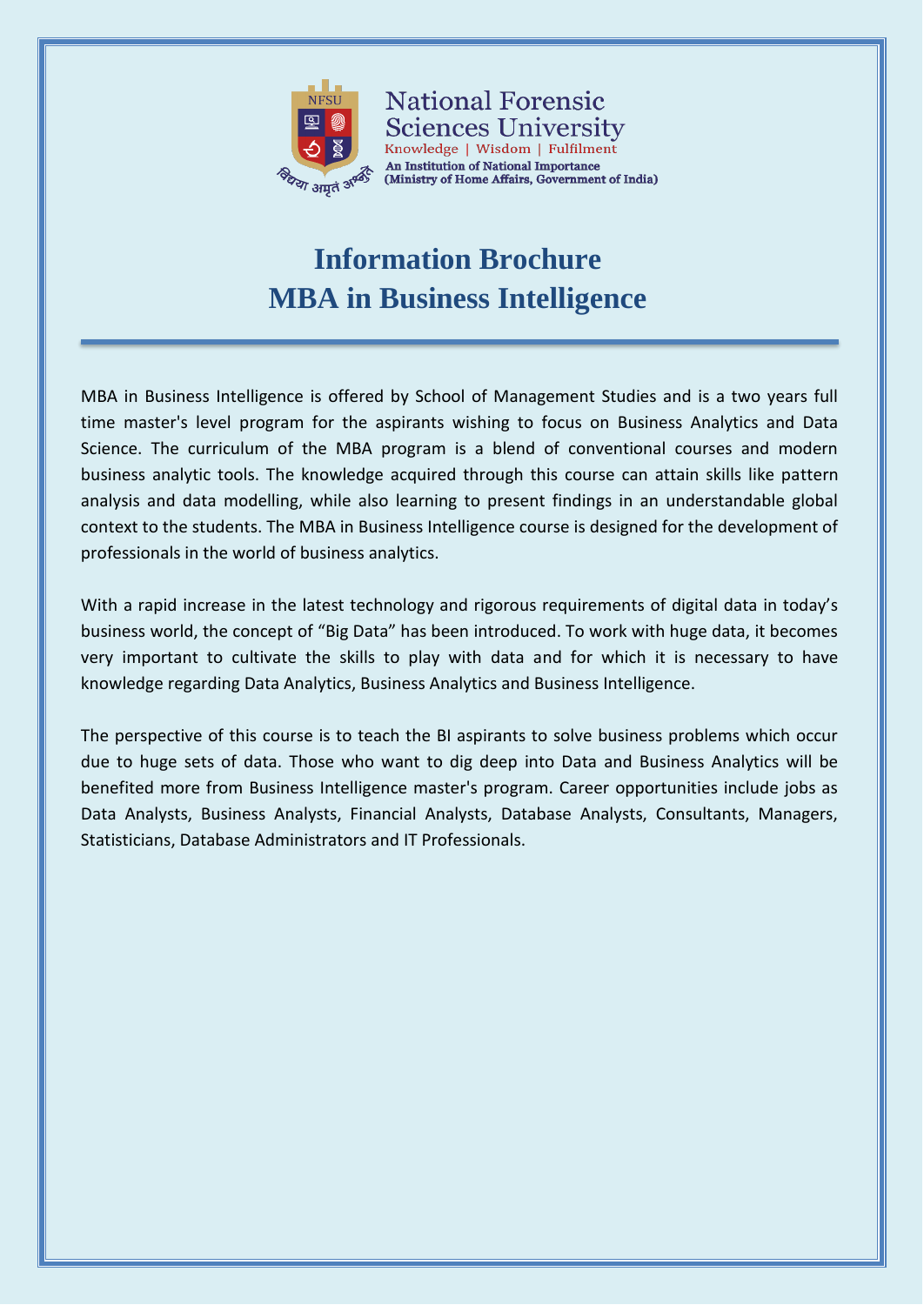

**National Forensic Sciences University** 

Knowledge | Wisdom | Fulfilment An Institution of National Importance (Ministry of Home Affairs, Government of India)

## **Course Structure**

### **Semester – I**

- Paper 1: Principles of management
- Paper 2: Corporate Communication & Organizational Behaviour
- Paper 3: Accounting for managers
- Paper 4: Managerial economics
- Paper 5: Introduction to Forensic Science and Law
- Paper 6: Introduction to Business Intelligence

### **Semester – II**

- Paper 1: Management process
- Paper 2: Digital Forensics
- Paper 3: Business Analytics & statistics
- Paper 4: Data Management & Visualization
- Paper 5: Introduction to Python & R
- Paper 6: Quantitative Techniques and Research Methodology

#### **Semester – III**

- Paper 1: Risk Management
- Paper 2: Data Science & Machine Learning
- Paper 3: Big Data Analytics
- Paper 4: Data Mining
- Paper 5: Entrepreneurship
- Paper 6: Minor Project

**Semester – IV** Internship / Project / Dissertation